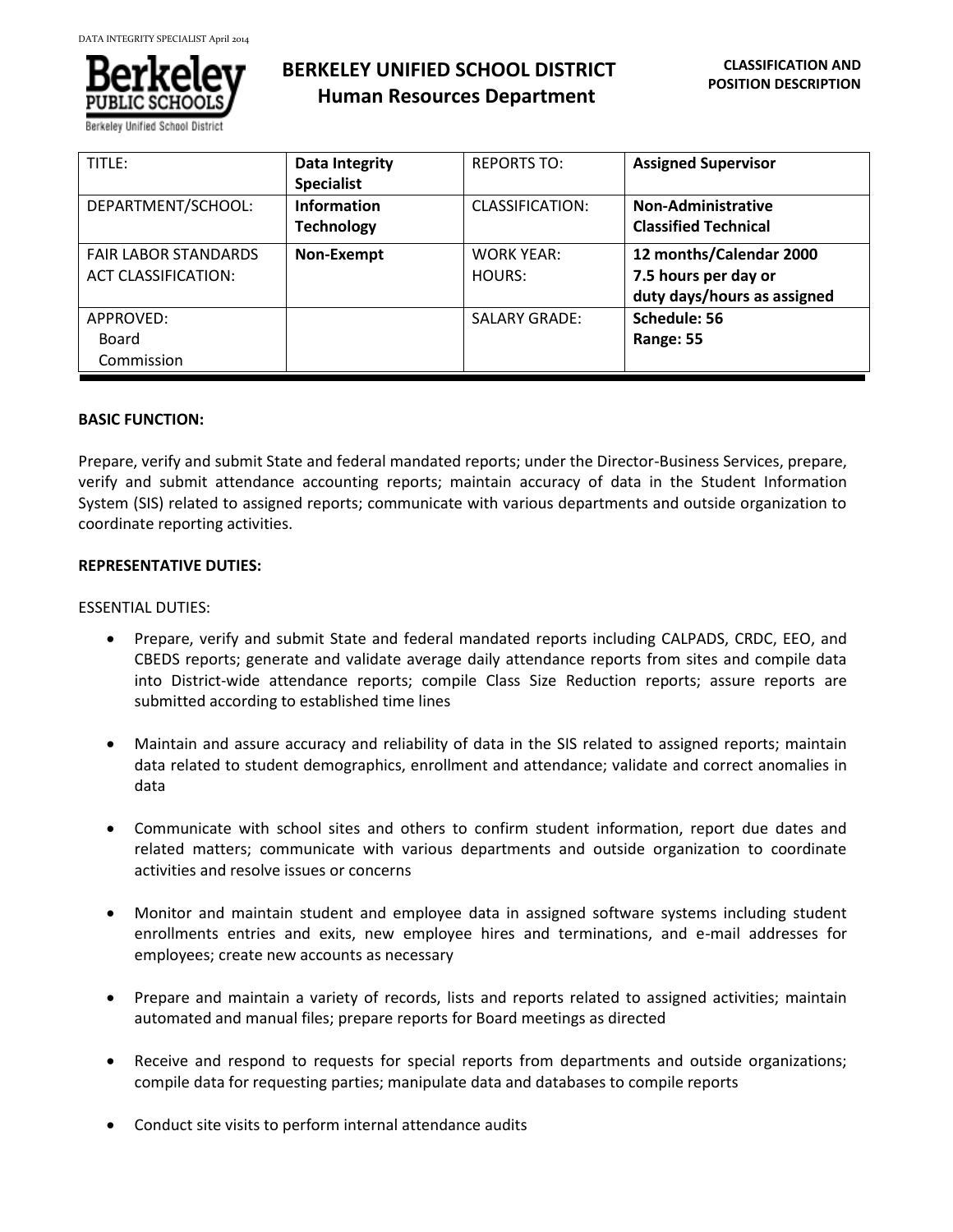- Provide training and user support to staff, parents and students utilizing the student or employee information systems and related products
- Operate standard office equipment including; drive a vehicle to conduct work
- Attend a variety of meetings and training sessions as assigned; participate in State reporting conference calls

OTHER DUTIES: Perform related duties as assigned

#### **KNOWLEDGE AND ABILITIES:**

KNOWLEDGE OF:

Methods and techniques in the development of system and user documentation Student and employee information systems Student attendance reporting Bulk data imports and extracts for reporting Computer applications utilized by the District Applicable State, federal and District codes, rules, regulations and procedures Research methods, report writing and record-keeping techniques Oral and written communication skills Interpersonal skills including tact, patience and courtesy Operation of a computer and assigned software CALPADS and other reporting requirements Correct English grammar, spelling, punctuation and vocabulary ABILITY TO:

Utilize software programs such as word process, spreadsheets and database applications Utilize various computer applications to facilitate data collection and reporting Analyze complex data and develop optimal solutions Read, interpret and apply complex technical publications, manuals and other State and federal laws/code Work with large sets of data requiring attention to detail Learn new software quickly and thoroughly and share knowledge effectively with others Provide training and user support to others on assigned programs Establish and maintain cooperative and effective working relationships with others Communicate effectively both orally and in writing Meet schedules and timelines Prepare and maintain records and reports Plan and organize work Work independently with little direction

# **EDUCATION AND EXPERIENCE:**

Any combination equivalent to: bachelor's degree in information technology or related field and four years of increasingly responsible experience in information technology

# **LICENSES AND OTHER REQUIREMENTS:**